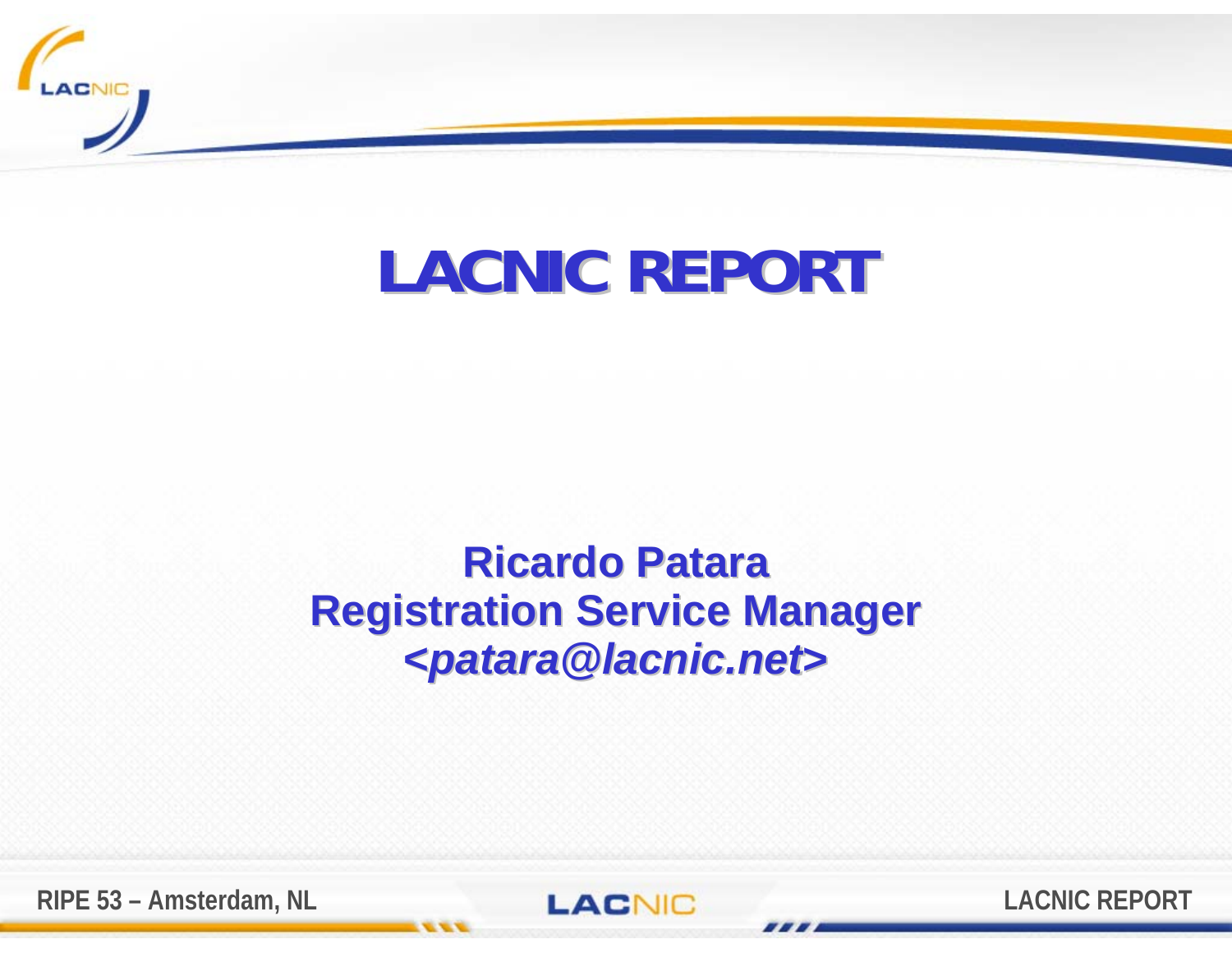We keep growing in IPv4



**RIPE 53 – Amsterdam, NL**<br> **LACNIC REPORT** 

**ACNIC**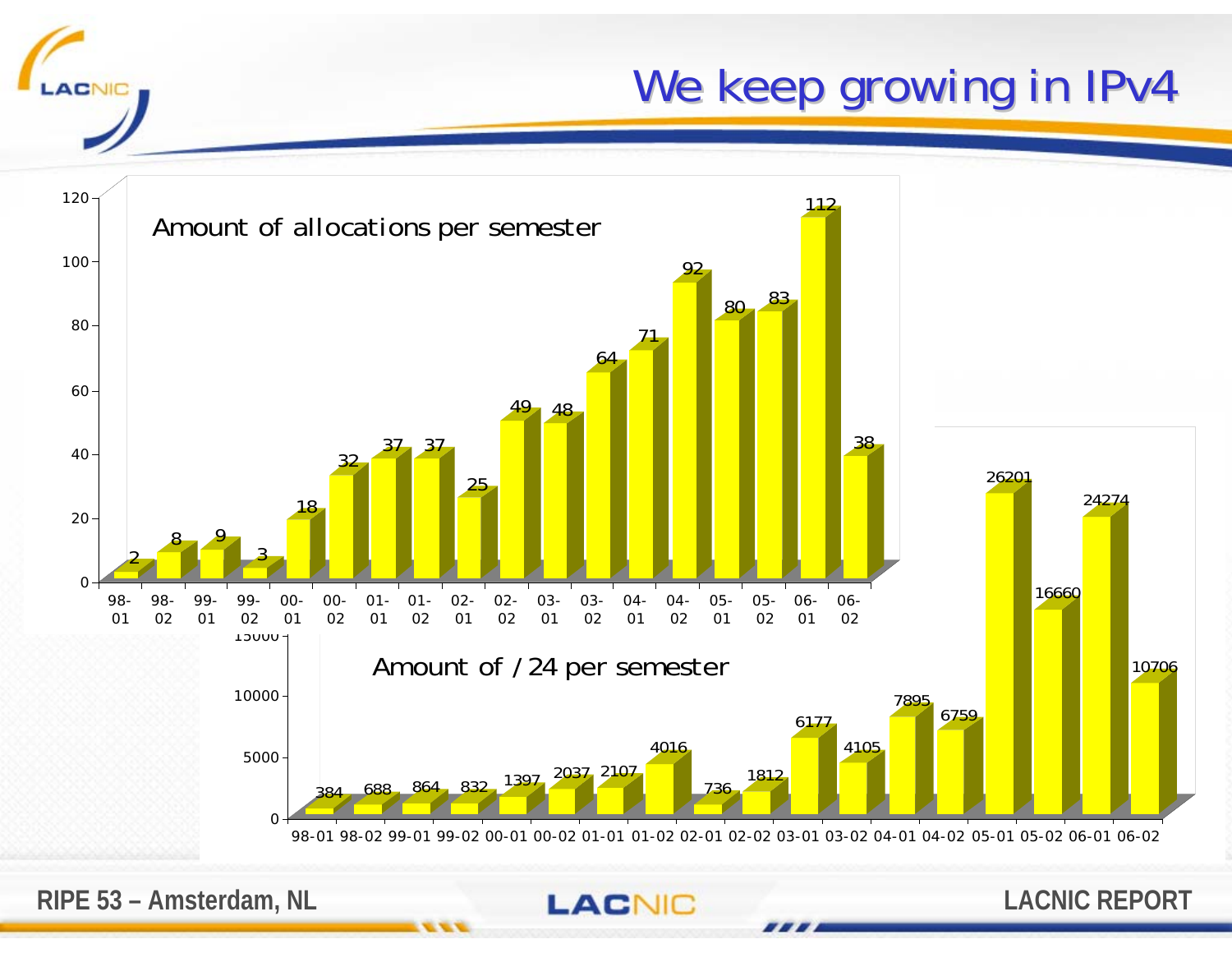

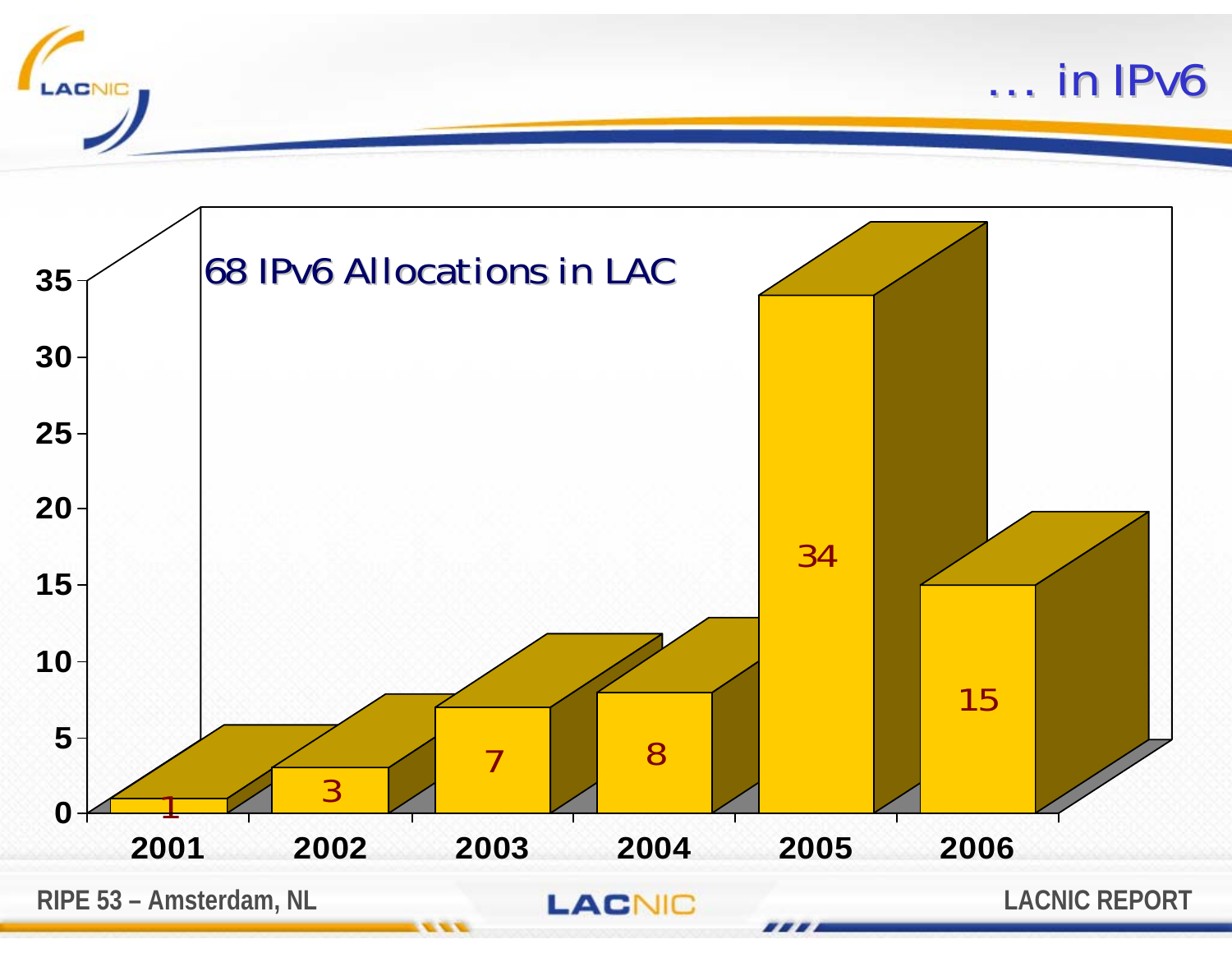

## ...and membership

#### **384 members**

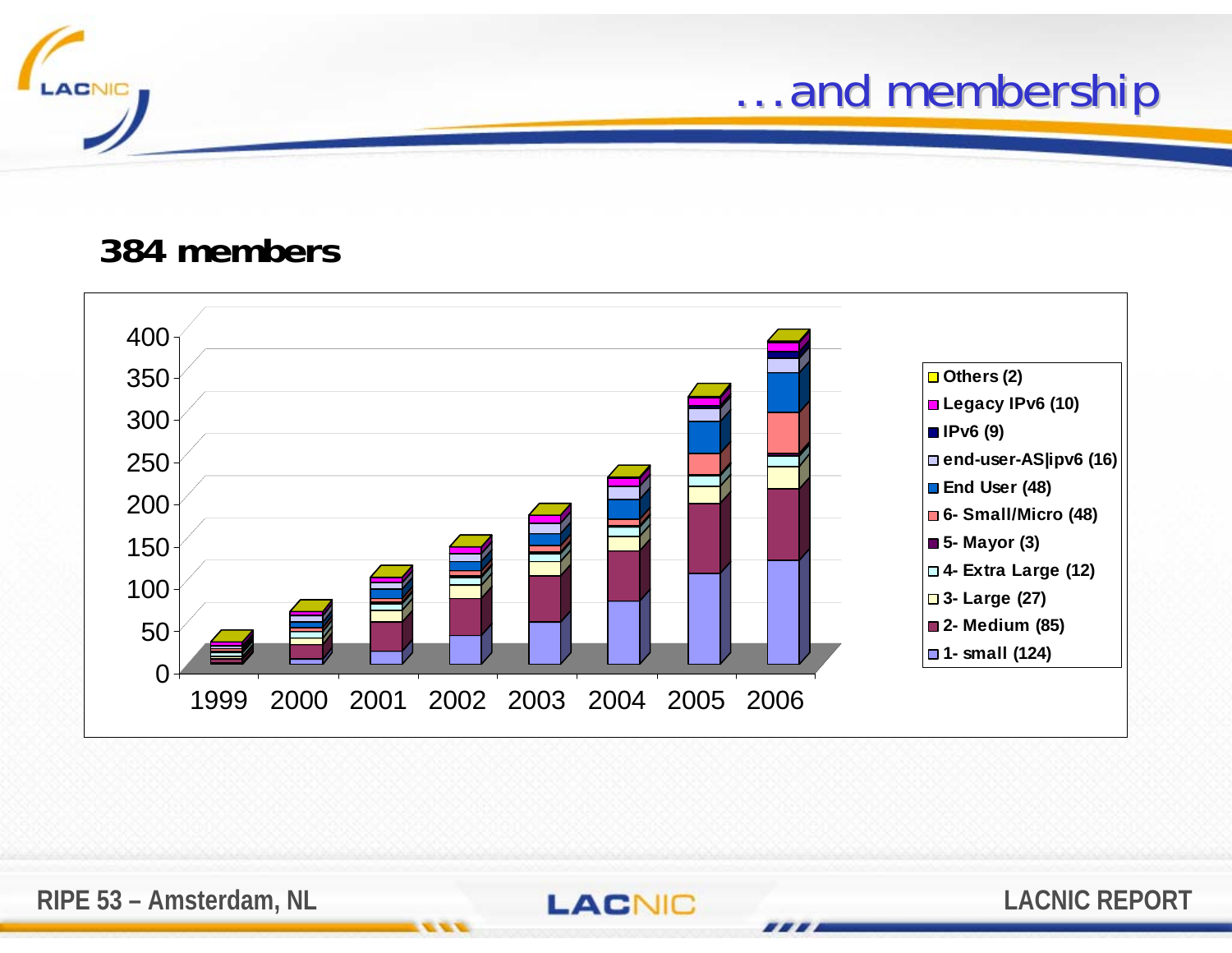*IPv6 Promotion*

**ACNIC** 

IPv6 Tour last year. (2500 participants in 10 countries).

FLIP-6, IPv6 TF, Workshops, Research projects.

*+RAICES Project - Project with ISC for installation of anycast root server in the region.*

2 anycast root server launched in Chile and Argentina

2 More MoU Signed. Launch will be in October (Venezuela and Panamá)

*FRIDA Program (LACNIC, IDRC, ICA, ISOC, GKP)* - 480k US fund for small grants to research project in LAC

26 research projects being funded (social impact, public policies and regulation, technical projects.

Preparing the Frida II for this year

Two news communities supported by LACNIC in the region.

IXPs and Network Security. (both met during LACNIC IX)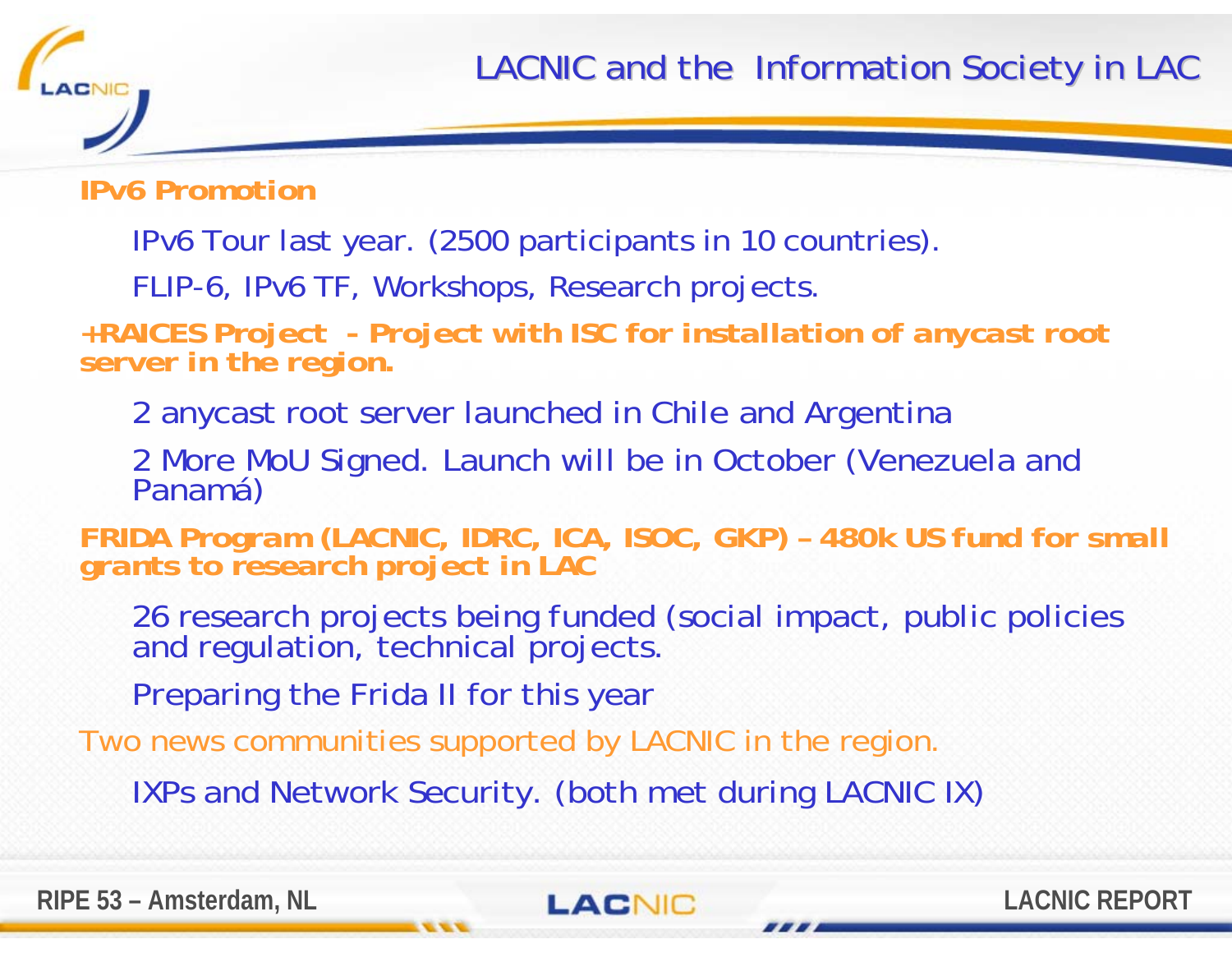

LACNIC and eLAC -2007

eLAC-2007 is a set of measurable objectives related with the development of the Information Society in LAC region.

It was the result of the Regional Conference of Governments, in 2005 (Río de Janeiro).

eLAC-2007 includes 70 goals.

LACNIC has activities that directly contribute with the achievement of 25 of the eLAC-2007 objectives.

As a result LACNIC is an active actor in the development of the<br>Information Society in our region. We promote strongly in any<br>fora the multi stakeholder model of the Internet Governance.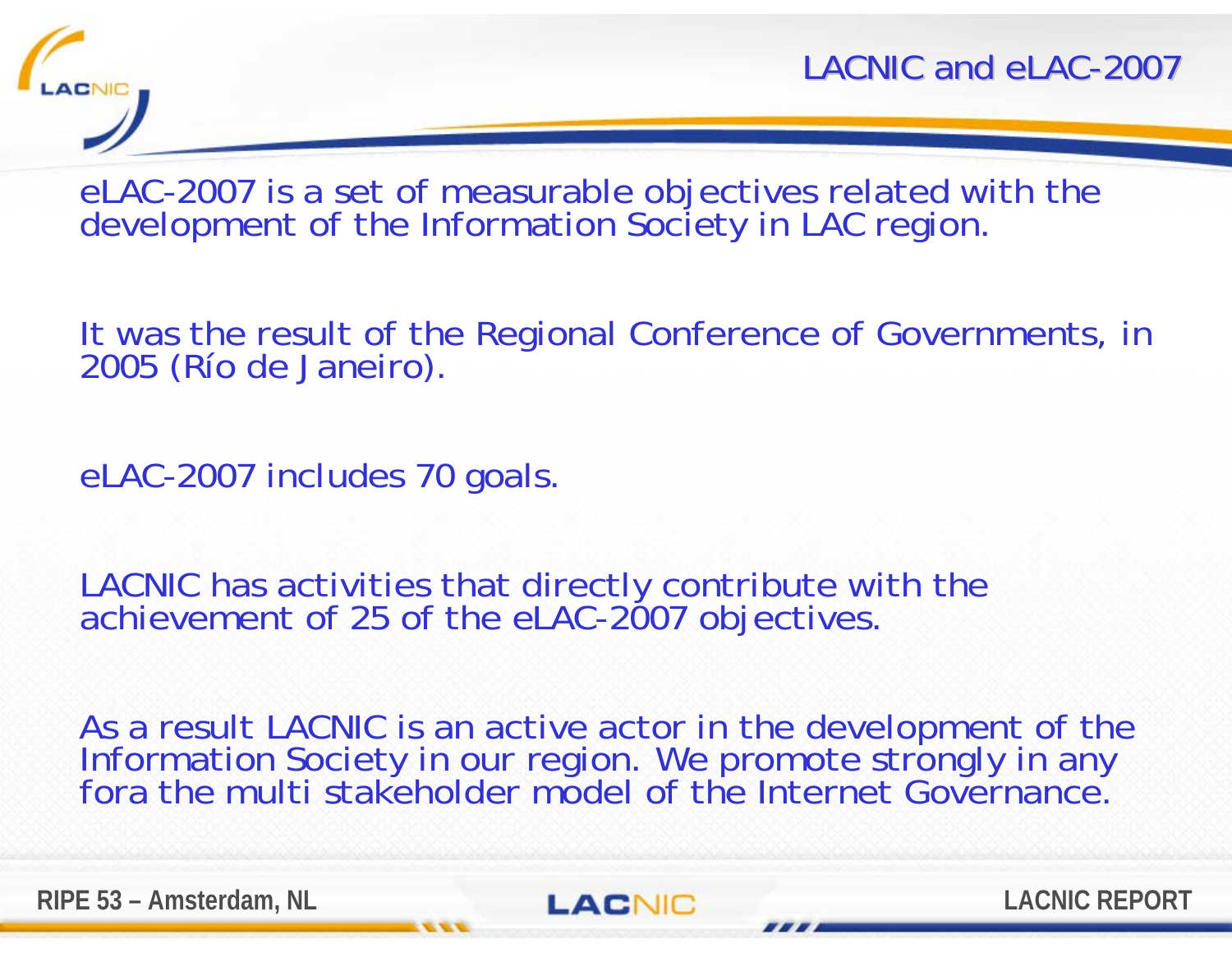

#### ISSUES DISCUSSED IN LACNIC IX

- LAC-2006-01 Whois Privacy. No consensus. Continue in LACNIC X
- LAC-2006-02 Resource Recovery Approved. Waiting LACNIC Board Ratificacion.
- LAC-2006-03 Allocation Period. Approved. Waiting LACNIC Board Ratificacion.
- LAC-2006-04 ASN 32 bits. Approved. Waiting LACNIC Board Ratificacion.
- LAC-2006-05 HD Ratio IPv6. Approved. Waiting LACNIC Board Ratificacion
- LAC-2006-06 HD Ratio IPv4 No consensus. Topic closed.
- LAC-2006-07 IPv6 Allocations size No consensus. Continue LACNIC X
- LAC-2006-08 IPv6 Allocation to End Users. No consensus. Continue LACNIC X
- LAC-2006-09 Microallocations for Critical Infrastructure No consensus. Continue in LACNIC X

Other activities

An editorial working group was created to review our policies. (Unify concepts, avoid ambiguity, creation of glossary of terms, etc).

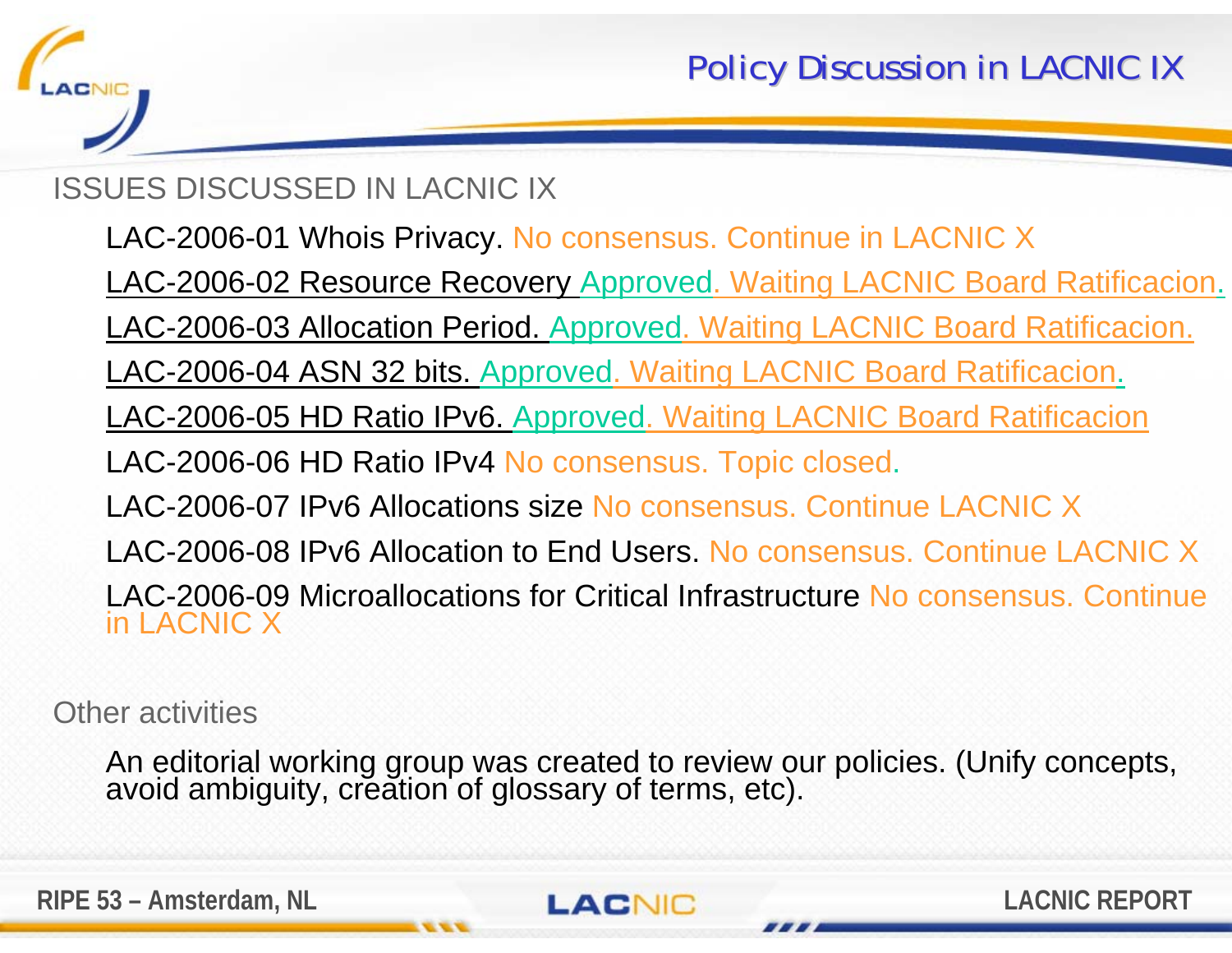#### *Anual Members Assembly Resolutions*

Anual report 2005 approved

Fees reduction.Up to 50% off for non for profit organization (end users)

Increment the relationship with other regional stakeholders

*Security Forum*

ACNIC

First meeting looking for better coordination in our region.

*LACNIC meeting is becoming a rendezvous of Internet LAC Actors*

LACTLD

e-COMLAC (ISP association)

4th meeting of the Latinamerican IPv6 Forum

5th meeting of IXPs in LAC Region

*-A few numbers*

180 attendees , 69 LACNIC members, 111 first timers, 20 countries from LAC represented

Archives at http://lacnic.net/en/eventos/lacnicix/index.html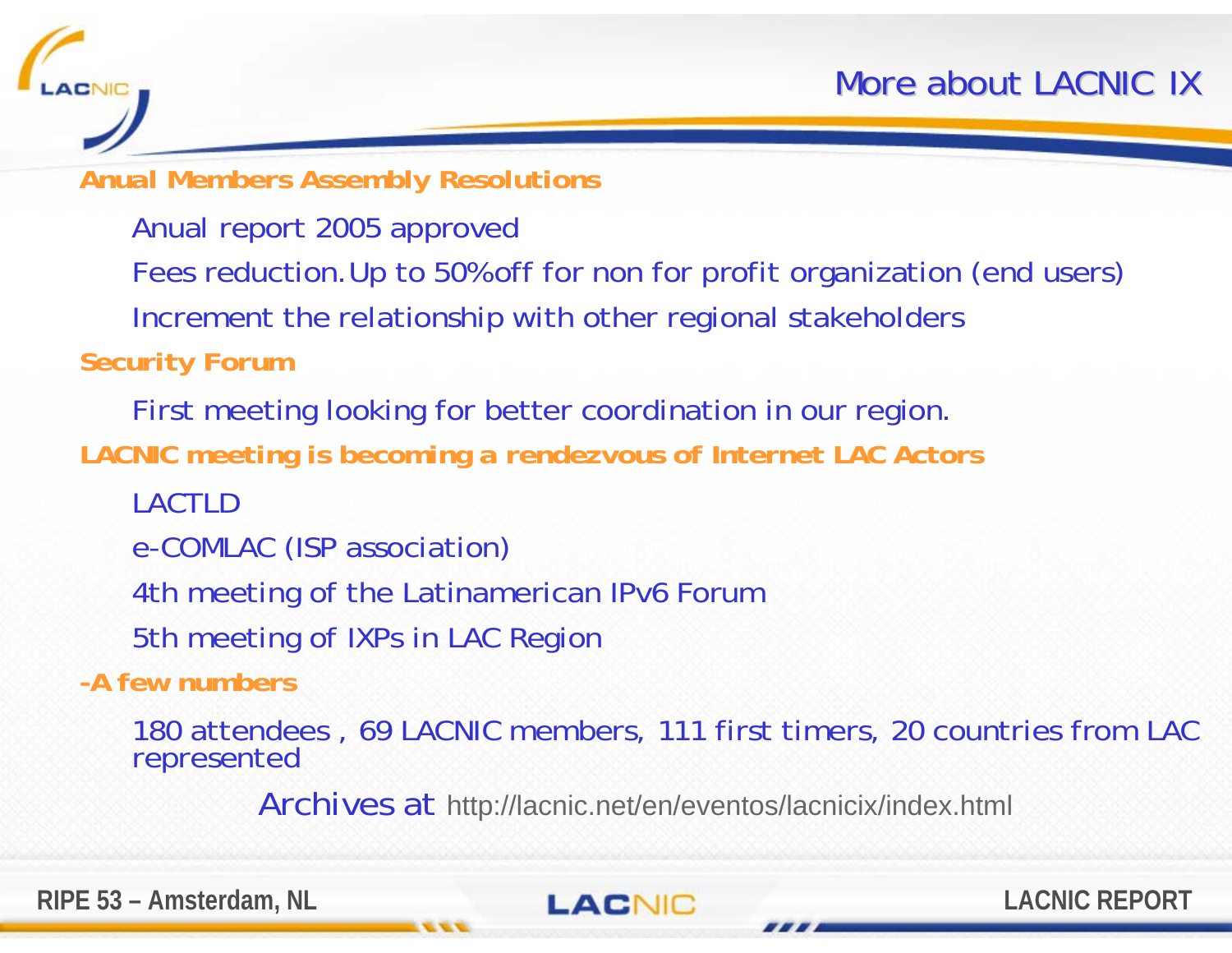#### New Facilities





### New facility when we bought





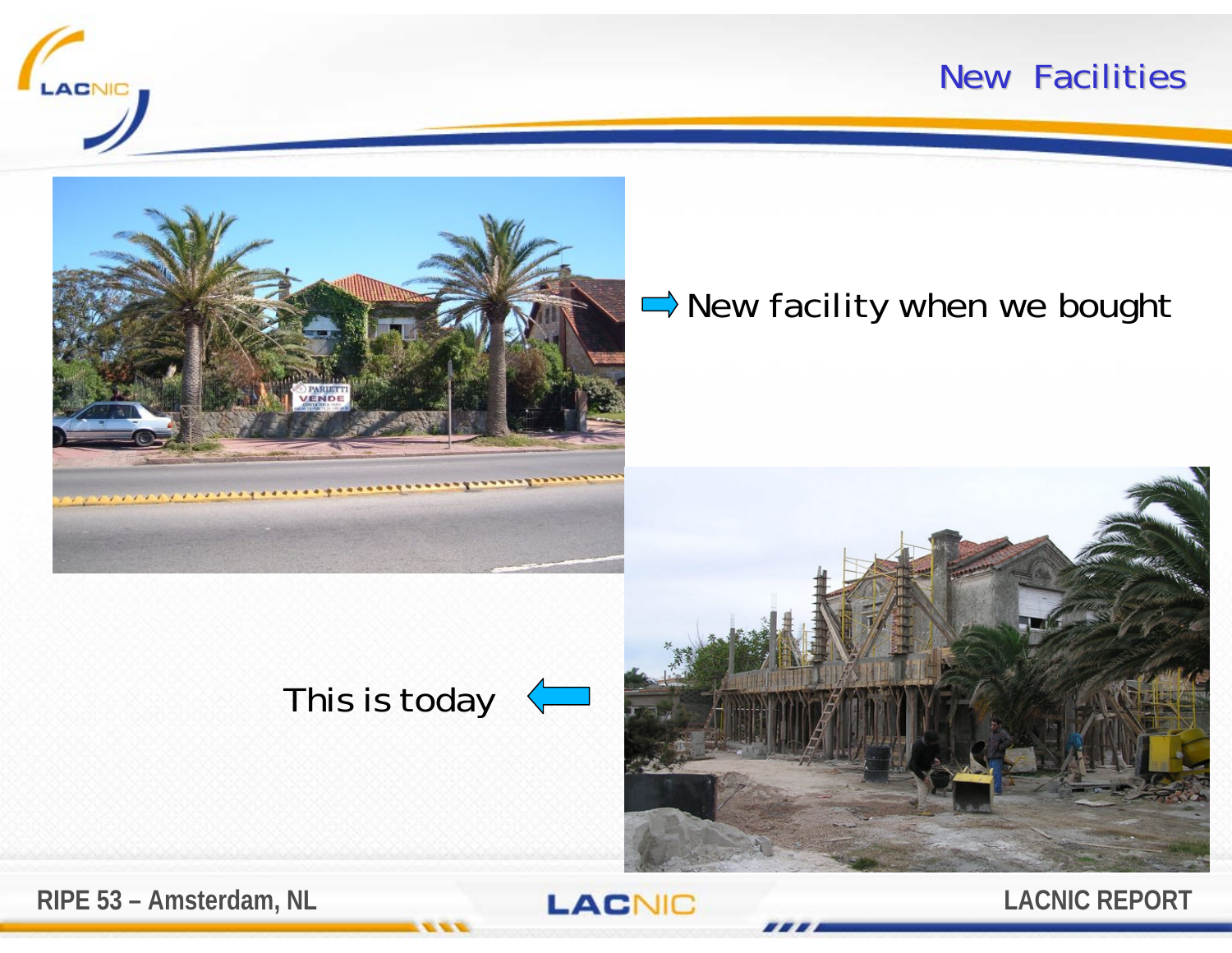

#### New Facilities



By December this year we hope to be something similar to this.